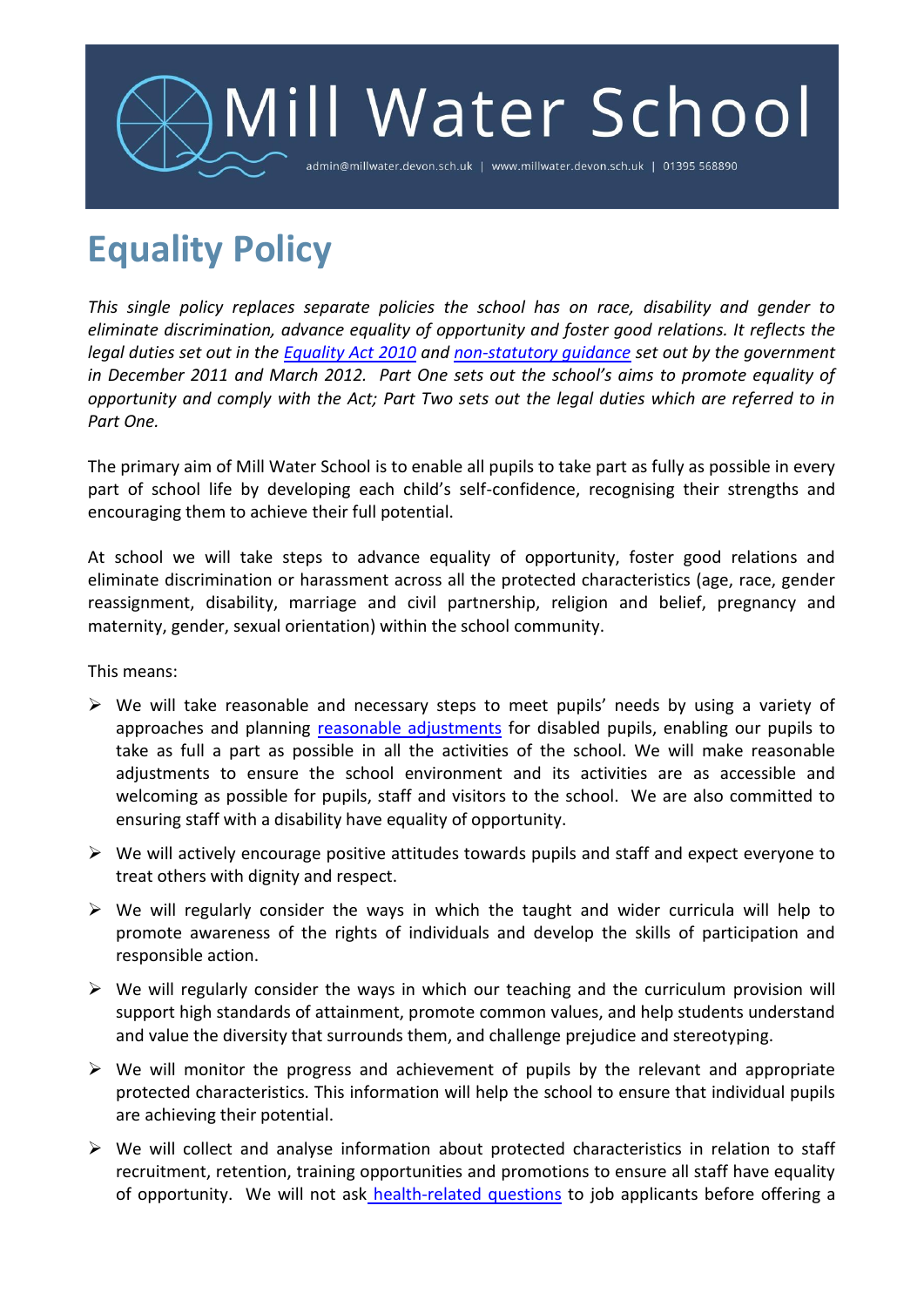job, unless it relates to an intrinsic function of the work they do. We will make reasonable adjustments such as providing auxiliary aids for our disabled staff.

- $\triangleright$  We will ensure the curriculum is accessible to all pupils with special educational needs and disabilities (SEND) or those for whom English is not their first language. Auxiliary aids and services will be provided for them, where reasonable adjustments are required. By planning ahead, we will ensure that all pupils are able to take part in extra-curricular activities and residential visits, and we will monitor the uptake of these to ensure no one is disadvantaged on the grounds of a protected characteristic.
- $\triangleright$  We will seek the views of advisory staff and outside agencies and partnerships with other schools where this is needed. In planning the curriculum and resources we will take every opportunity to promote and advance equality.
- Bullying and Prejudice Related Incidents will be carefully monitored and dealt with effectively. Regular training will be given to both existing and new staff to ensure that they are aware of the process for reporting and following up incidents of [prejudice-related bullying](http://www.babcock-education.co.uk/ldp/view_folder.asp?folderid=125847&depth=1&rootid=125847&level1=&level1id=) (follow link to new DCC guidance).
- $\triangleright$  We expect that all staff will be role-models for equal opportunities, deal with bullying and discriminatory incidents and be able to identify and challenge prejudice and stereotyping.
- $\triangleright$  Throughout the year, we will plan on-going events to raise awareness of equality and diversity. This may include a focus on disability, respect for other cultures, religions and beliefs, antihomophobia/gay pride, gender equality, developing [community cohesion](#page-6-0) and an understanding of the effects of discrimination.
- $\triangleright$  We will ensure pupil/parent/staff consultation is regularly sought in the development and review of this policy.
- $\triangleright$  We will regularly seek the views of pupils, parents, advisory staff and visitors to the school, to ensure that the school environment is as safe and accessible as possible to all school users. We will regularly review our **accessibility plans**.
- $\triangleright$  We welcome a diverse range of candidates and encourage those who are currently underrepresented to join.
- $\triangleright$  We will ensure that all staff are aware of their [legal duties](#page-2-0) under the Equality Act 2010, the different forms of [discrimination](#page-3-0) and what '[reasonable adjustments](#page-4-0)' mean in practice.
- $\triangleright$  We will set out training and awareness sessions in the school improvement plan.
- $\triangleright$  We will consult with stakeholders, i.e. pupils, parents/carers, staff and relevant community groups, to establish [equality objectives](#page-4-0) and draw up a plan based on information collected on protected groups and accessibility planning. These equality objectives will be reviewed and reported on annually.
- $\triangleright$  When drawing up policies, we will carry out an [equality impact assessment](http://www.devon.gov.uk/impact) (EIA) to ensure a policy does not, even inadvertently, disadvantage groups of pupils with protected characteristics. We will consider to what extent a new/revised policy, practice or plan meets the Public Sector Equality Duties (eliminates discrimination, advances equality and fosters good relations for all the protected characteristics) and recommend changes/mitigations where necessary (DCC policies will have already had EIAs carried out).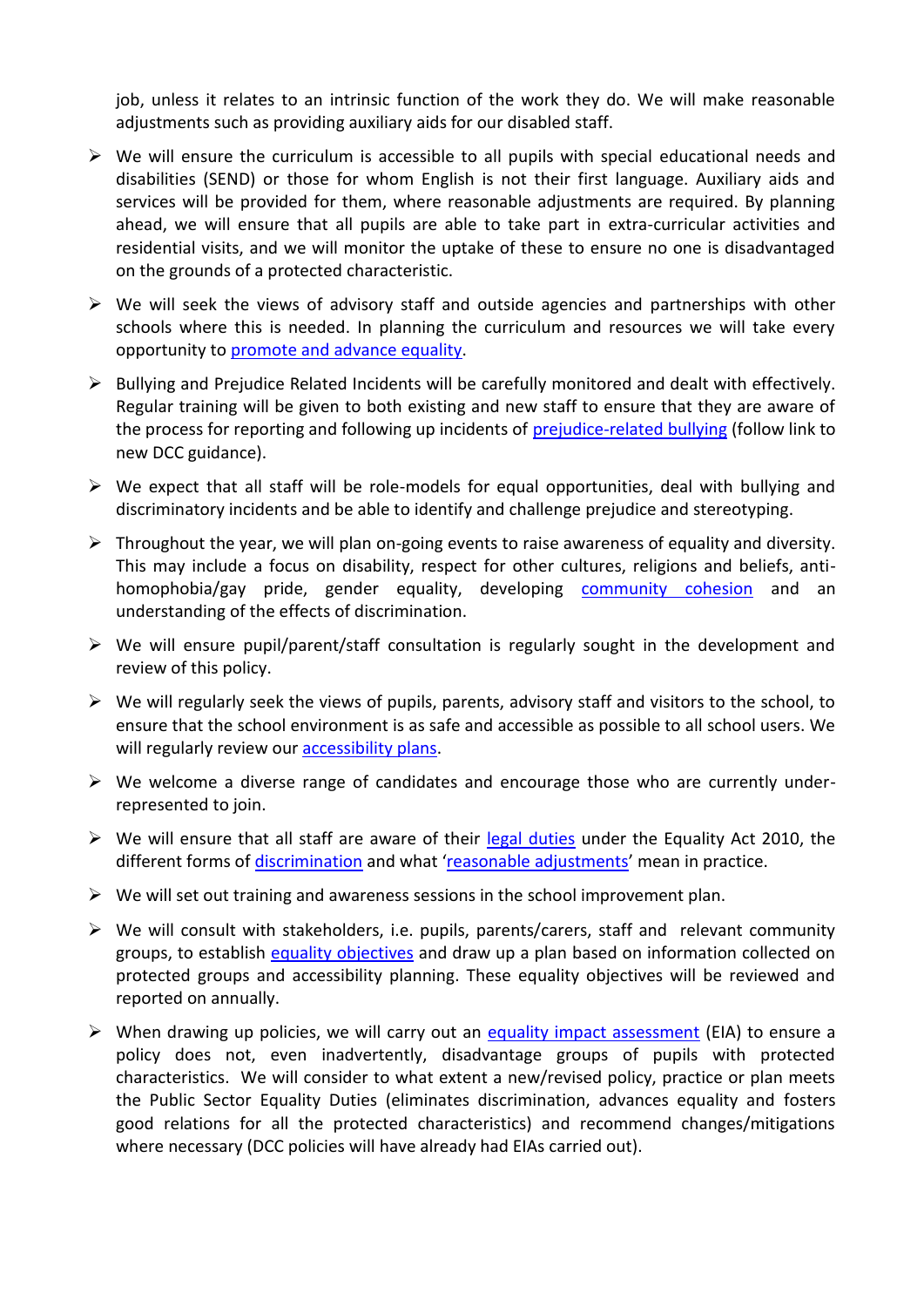# <span id="page-2-0"></span>**Our Legal Duties**

Legislation relating to equality and discrimination is laid out in the Equality Act 2010.

This legislation covers employment (work), the provision of services and public functions, and education.

Employers (schools) are liable for discriminatory acts of their employees if they did not take reasonable steps to prevent such acts. Employees can be liable for acts (where an employer took reasonable steps to prevent such acts).

### **The 'Protected Characteristics' within equality law are:**

- **Age -** A person of a particular age (e.g. 32 year old) or a range of ages (e.g. 18 30 year olds). Age discrimination does not apply to the provision of education, but it does apply to work.
- **Disability -** A person has a disability if s/he has, or has had, a physical or mental impairment which has a substantial and long-term adverse effect on their ability to carry out normal day-to-day activities. It includes discrimination arising from something connected with their disability such as use of aids or medical conditions. HIV, multiple sclerosis and cancer are all considered as disabilities, regardless of their effect.
- **Gender reassignment -** A person (usually with 'gender dysphoria') who is proposing to undergo, is undergoing or has undergone gender reassignment (the process of changing physiological or other attributes of sex, therefore changing from male to female, or female to male). 'Trans' is an umbrella term to describe people with this 'Gender Identity'. 'Intersex' or 'Third Sex' is not covered by the Act but the school will treat Intersex children with the same degree of equality as children with gender dysphoria. Children as young as five may begin to show signs of [gender dysphoria](#page-6-0) and therefore it is relevant in any school environment. [\(The Intercom Trust](http://www.intercomtrust.org.uk/portal.htm) in Devon supports schools in supporting children undergoing gender reassignment).
- **Marriage and civil partnership –** Marriage and civil partnership discrimination does not apply to the provision of education, but it does apply to work.
- **Pregnancy and maternity -** Maternity refers to the period of 26 weeks after the birth (including still births), which reflects the period of a woman's Ordinary Maternity Leave entitlement in the employment context. In employment, it also covers (where eligible) the period up to the end of her Additional Maternity Leave.
- **Race -** A person's colour, nationality, ethnic or national origin. It includes Travellers and Gypsies as well as White British people.
- **Religion and belief -** Religious and philosophical beliefs including lack of belief. Generally, a belief should affect your life choices or the way you live for it to be included in the definition. Religion and belief discrimination does not prevent a school from carrying out collective worship or other curriculum-based activities, but pupils may withdraw from acts of collective worship.
- **Sex -** A man or a woman.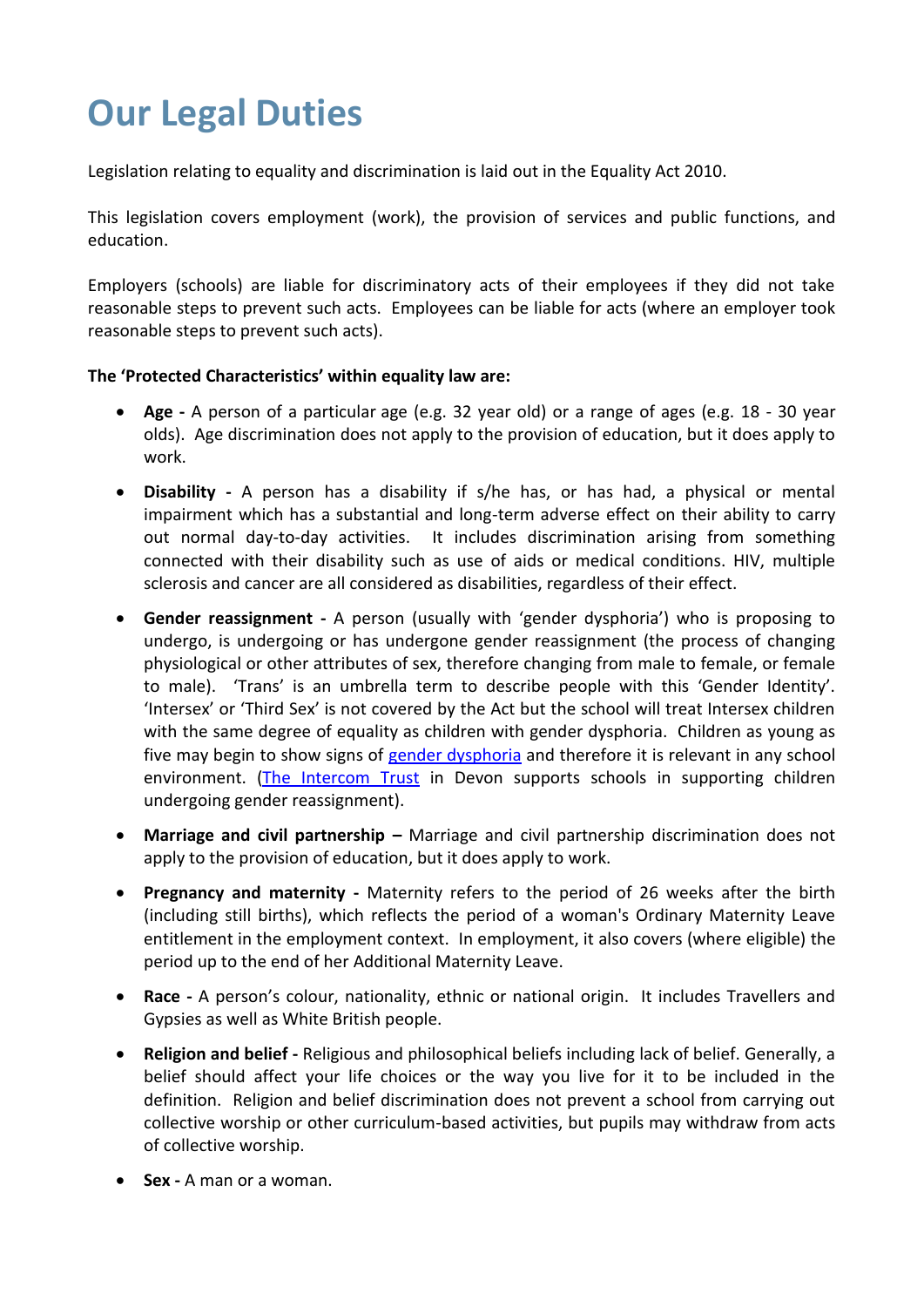**Sexual orientation -** A person's sexual orientation towards the same sex (lesbian or gay), the opposite sex (heterosexual) or to both sexes (bisexual). Although children may not identify as gay or lesbian when very young, promotion of sexual orientation equality is as relevant in a primary school environment as it is in a secondary school. For example, a child may have an older sibling or parent who is gay. Children may experience friends 'questioning' or 'coming out' when they are in secondary school or college. Schools with a particular religious ethos cannot discriminate against lesbian, gay or bisexual pupils.

*It is also unlawful to discriminate because of the sex, race, disability, religion or belief, sexual orientation or gender reassignment of another person with whom the pupil is associated. So, for example, a school must not discriminate by refusing to admit a pupil because his parents are gay men or lesbians. It would be race discrimination to treat a white pupil less favourably because she has a black boyfriend.*

## **'Prohibited Conduct' (acts that are unlawful):**

- <span id="page-3-0"></span>**Direct discrimination** - Less favourable treatment because of a protected characteristic.
- **Indirect discrimination** A provision, criteria or practice that puts a person at a particular disadvantage and is not a proportionate means of achieving a legitimate aim.
- **Harassment**  Conduct which has the purpose or effect of violating dignity or creating an intimidating, hostile, degrading, humiliating or offensive environment. It includes harassment by a third party (e.g. customer or contractor) in the employment context.
- **Victimisation** Subjecting a person to a detriment because of their involvement with proceedings (a complaint) brought in connection with this Act.
- **Discrimination arising from disability**  Treating someone unfavourably because of something connected with their disability (such as periods of absence from work or medical conditions) **and failure to make reasonable adjustments.**
- **Gender re-assignment discrimination**  Not allowing reasonable absence from work for the purpose of gender-reassignment in line with normal provision such as sick leave).
- **Pregnancy/maternity related discrimination**  Unfavourable treatment because of pregnancy or maternity. It includes unfavourable treatment of a woman or girl because she is breastfeeding.
- **Discrimination by association or perception** For example, discriminating against someone because they "look gay", or because they have a gay brother; discriminating against someone because they care for a disabled relative.

*Schools are allowed to treat disabled pupils more favourably than non-disabled pupils, and in some cases are required to do so, by making reasonable adjustments to put them on a more level footing with pupils without disabilities.*

## **Public Sector Duties (applies to schools):**

A school must, in the exercise of its functions, give due regard to the need to (in relation to protected characteristics above):

1. Eliminate discrimination, harassment, victimisation and any other prohibited conduct.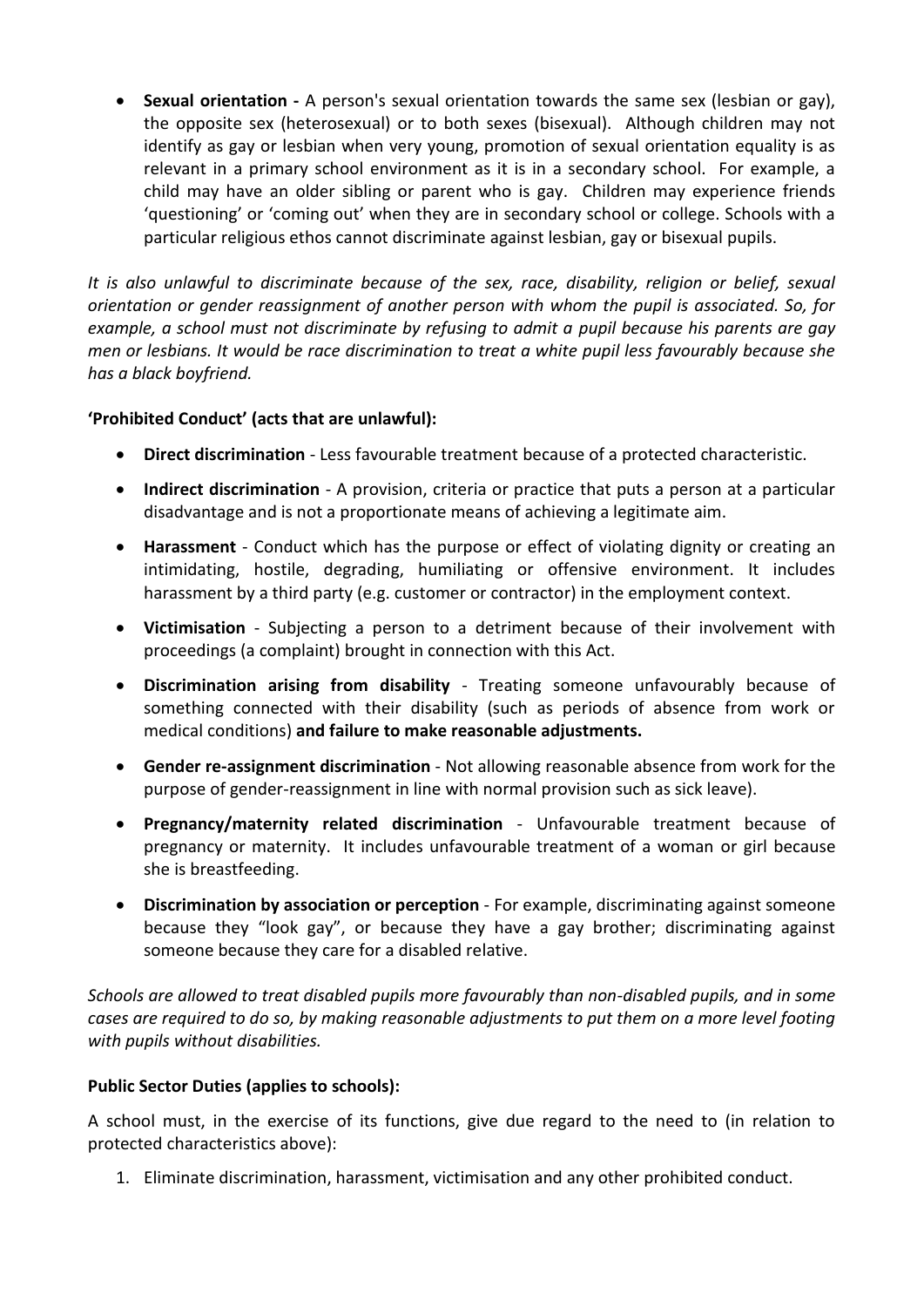- 2. Advance equality of opportunity (remove or minimise disadvantage; meet people's needs; take account of disabilities; encourage participation in public life).
- 3. Foster good relations between people (tackle prejudice and promote understanding).

*In practice, 'due regard' means giving relevant and proportionate consideration to the duty, so decision makers in schools must have due regard when making a decision, developing a policy or taking an action as to whether it may have implications for people because of their protected characteristics.*

### <span id="page-4-0"></span>**Reasonable Adjustments and Accessibility Plans (Schedule 10)**

Schools are required to:

- Take reasonable steps to avoid disadvantage caused by a provision, criteria or practice or a physical feature that puts a disabled person at a substantial disadvantage compared to a non-disabled person. This involves removing or avoiding a physical feature, for example steps and lifts.
- Take reasonable steps to provide auxiliary aids/services.
- Provide information in an accessible format.
- <span id="page-4-1"></span> Develop and implement (by allocating appropriate resources) Accessibility Plans which will
	- o Increase disabled pupils' access to the school curriculum
	- o Improve the physical environment
	- o Improve provision of information.

The duty is an anticipatory and continuing one that schools owe to disabled pupils generally, regardless of whether the school knows that a particular pupil is disabled or whether the school currently has disabled pupils. The school will need to plan ahead for the reasonable adjustments that it may need to make, working with the **relevant admissions authority** as appropriate.

### **For more information download guidance from the DfE:**

[http://www.education.gov.uk/aboutdfe/policiesandprocedures/equalityanddiversity/a0064570/th](http://www.education.gov.uk/aboutdfe/policiesandprocedures/equalityanddiversity/a0064570/the-equality-act-2010) [e-equality-act-2010](http://www.education.gov.uk/aboutdfe/policiesandprocedures/equalityanddiversity/a0064570/the-equality-act-2010)

### **Equality Human Rights website:**

[http://www.equalityhumanrights.com](http://www.equalityhumanrights.com/) - includes the guidance for education providers (schools)

### **Devon County Council:**

<http://www.devon.gov.uk/equalitylegislation.htm>

The Education and Inspections Act 2006 introduced a duty on all maintained schools in England to promote community cohesion.

Aspects of educational legislation have also promoted equal opportunities, for example the Education Act includes a duty for local authorities to educate children with special educational needs in mainstream schools wherever possible.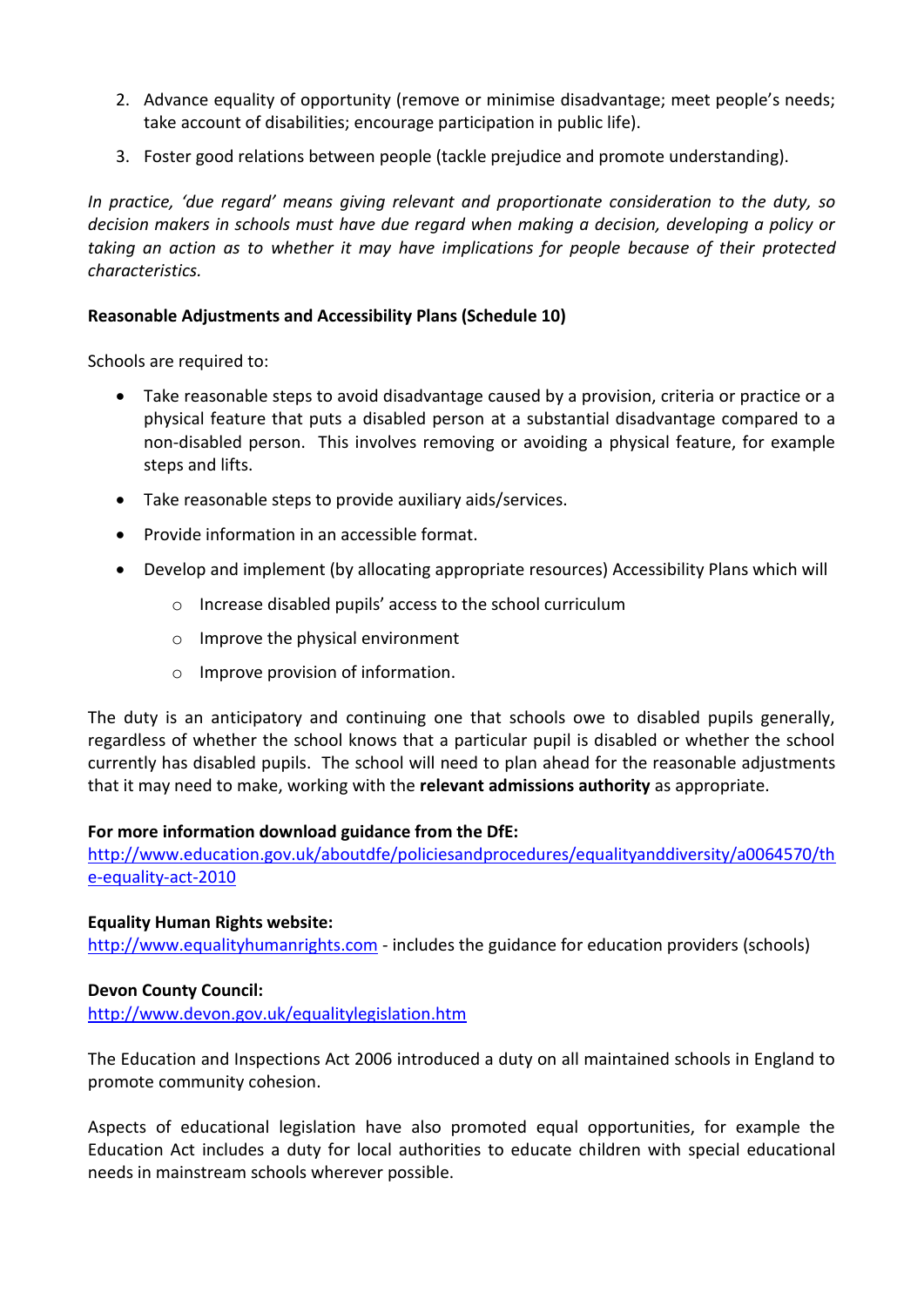## **Responsibilities**

### **Governing Body**

- Ensure that the school complies with equality-related legislation.
- Ensure that the policy and its procedures are implemented by the Headteacher.
- Ensure all other school policies promote equality.
- Give due regard to the Public Sector Equality Duty when making decisions.

#### **Headteacher**

- Implement the policy and its related procedures.
- Make all staff aware of their responsibilities and provide training as appropriate to enable them to effectively deliver this policy.
- Take appropriate action in any case of actual or potential discrimination.
- <span id="page-5-0"></span> Ensure that all staff understand their duties regarding recruitment and providing reasonable adjustments to staff. It is unlawful for an employer to enquire about the health of an applicant for a job until a job offer has been made, unless the questions are specifically related to an intrinsic function of the work - for example ensuring that applicants for a PE teaching post have the physical capability to carry out the duties. Schools should no longer require job applicants to complete a generic health questionnaire. Neither should a school seek out past sickness records until they have made a job offer.
- Ensure that all staff and pupils are aware of the process for reporting and following up bullying and prejudice-related incidents.

### **All staff**

- Enact this policy, its commitments and procedures, and their responsibilities associated with this policy.
- Deal with bullying and discriminatory incidents, and know how to identify and challenge prejudice and stereotyping.
- Promote equality and good relations and not discriminate on any grounds.
- Attend such training and information opportunities as necessary to enact this policy and keep up to date with equality legislation.
- To be models of equal opportunities through their words and actions.

### **Pupils**

 Refrain from engaging in discriminatory behaviour or any other behaviour that contravenes this policy.